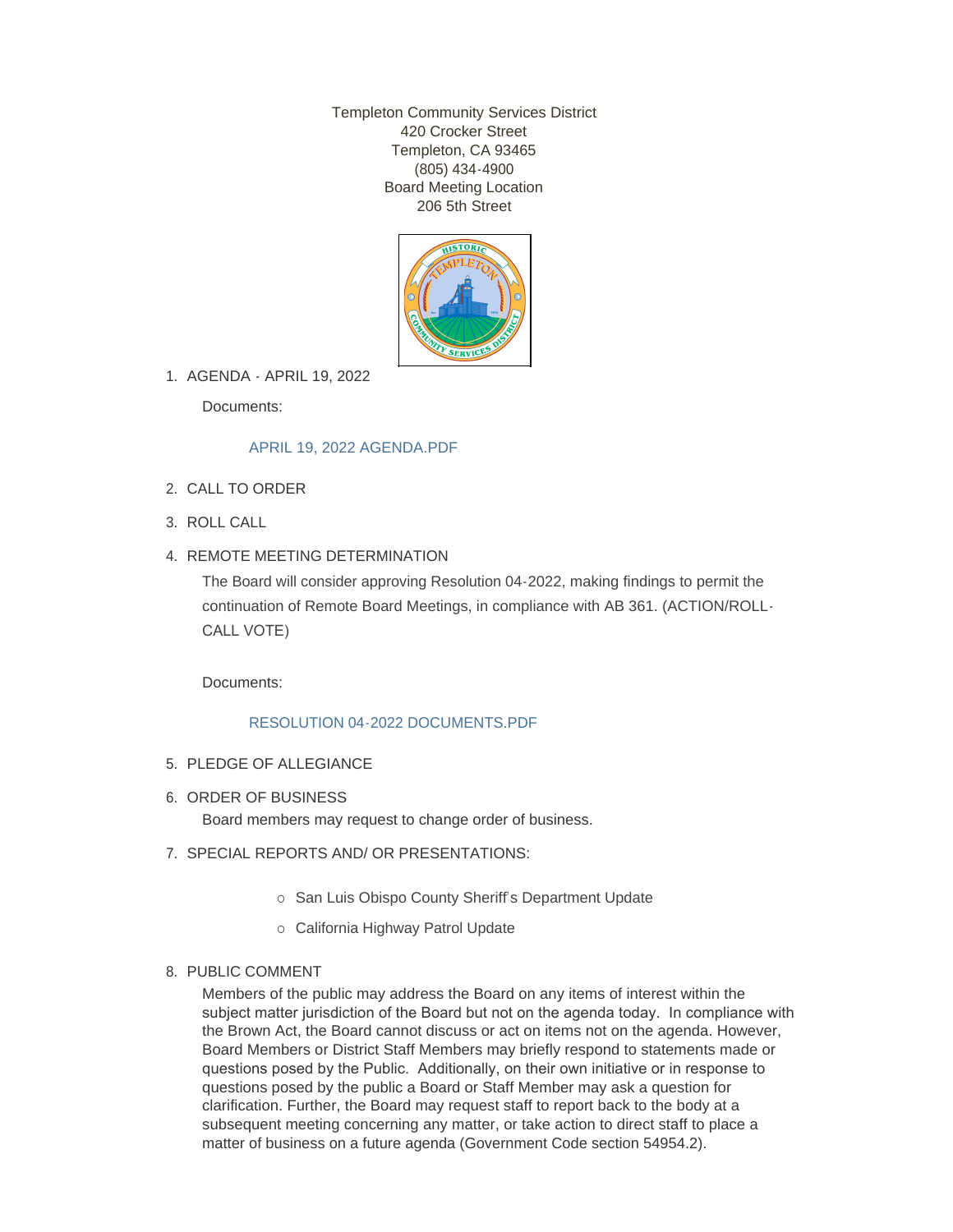# 9. CONSENT AGENDA: (ACTION - VOTE)

*The following items are considered routine and non-controversial by staff and may be approved by one motion if no member of the Board wishes an item removed. If discussion is desired, the item may be removed from the Consent Agenda by a Board Member and will be considered separately. Questions or clarification may be made by the Board members without removal from the Consent Agenda. Individual items on the Consent Agenda are approved by the same vote that approves the Consent Agenda, unless an item is pulled for separate consideration. Members of the public may comment on the Consent Agenda items.*

A. Meeting Minutes For March 15, 2022

Documents:

### [MARCH 15, 2022 MEETING MINUTES.PDF](http://templetoncsd.org/AgendaCenter/ViewFile/Item/4623?fileID=3201)

B. Treasurer Report - February 2022

Documents:

# [FEBRUARY 2022 TREASURERS REPORT.PDF](http://templetoncsd.org/AgendaCenter/ViewFile/Item/4629?fileID=3221)

C. Budget Amendment For Engine 7195 Seat Replacement

Documents:

#### [BUDGET AMENDMENT DOCUMENT.PDF](http://templetoncsd.org/AgendaCenter/ViewFile/Item/4627?fileID=3204)

D. Resolution 05-2022

Documents:

#### [RESOLUTION 05-2022 DOCUMENTS.PDF](http://templetoncsd.org/AgendaCenter/ViewFile/Item/4624?fileID=3225)

BUSINESS: 10.

*Members of the public may address the Board on each agenda item as it is considered. Following the initial presentation of the item and questions from Board Members, public comment will be solicited. Comments and/or questions should be directed to the Board Chairperson.*

A. Well Conditions Update

Documents:

# [WELL CONDITIONS UPDATE DOCUMENTS.PDF](http://templetoncsd.org/AgendaCenter/ViewFile/Item/4638?fileID=3233)

B. LAFCO Special District Alternate Seat Election

Documents:

# [LAFCO ELECTION DOCUMENTS.PDF](http://templetoncsd.org/AgendaCenter/ViewFile/Item/4630?fileID=3222)

- 11. GENERAL MANAGER'S REPORT
- 12. ACTIVITY UPDATE REPORTS
- A. Engineering Activity Report

Documents: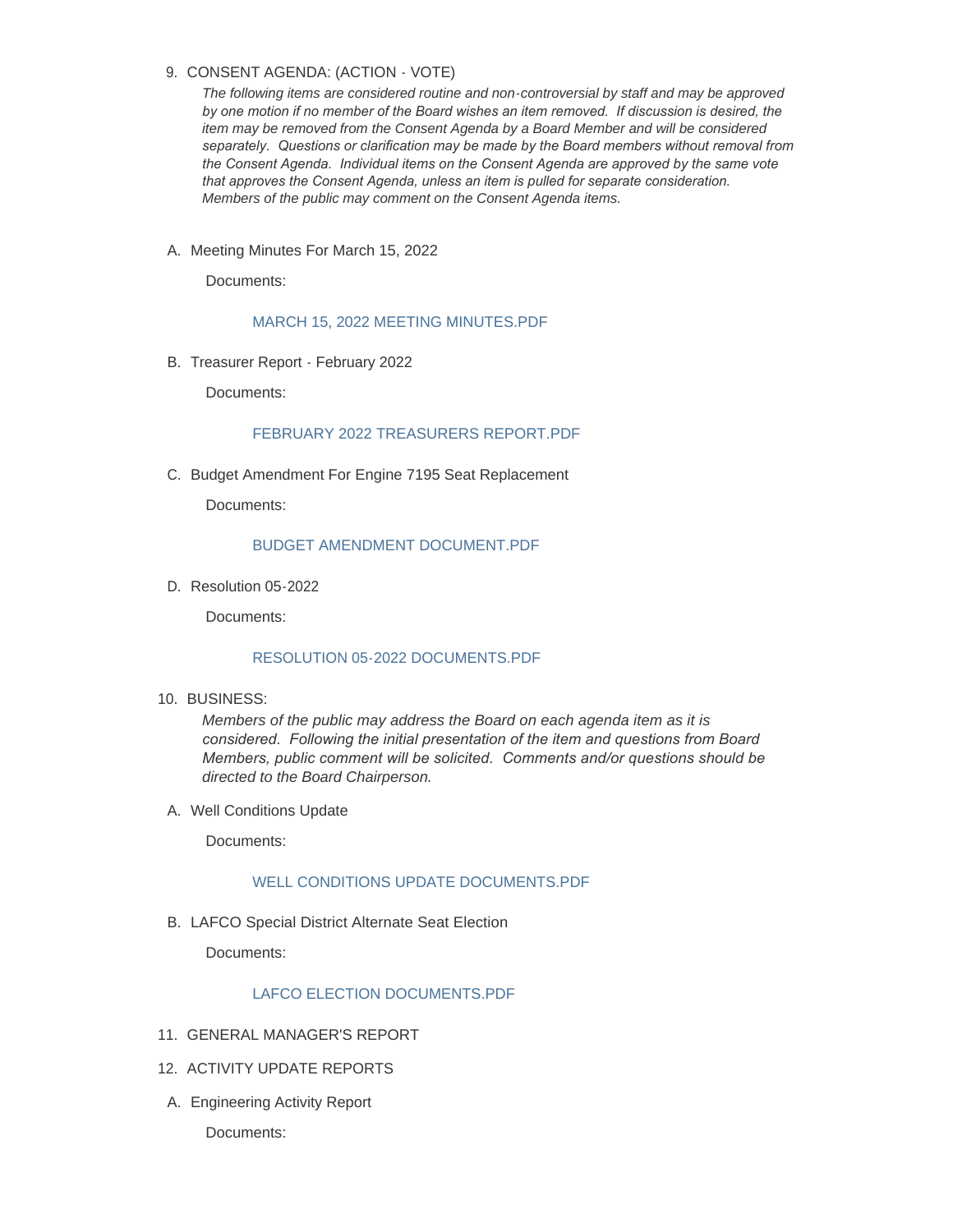### [ACTIVITY REPORT\\_ENGINEERING.PDF](http://templetoncsd.org/AgendaCenter/ViewFile/Item/4633?fileID=3227)

B. Finance Activity Report

Documents:

# [ACTIVITY REPORT\\_FINANCE.PDF](http://templetoncsd.org/AgendaCenter/ViewFile/Item/4634?fileID=3228)

C. Fire And Emergency Services Activity Report Documents:

#### [ACTIVITY REPORT\\_FIRE.PDF](http://templetoncsd.org/AgendaCenter/ViewFile/Item/4640?fileID=3235)

D. Parks, Recreation And Solid Waste Activity Report

Documents:

#### [ACTIVITY REPORT\\_PARKS, REC AND SOLID WASTE.PDF](http://templetoncsd.org/AgendaCenter/ViewFile/Item/4641?fileID=3236)

Utilities Activity Report E.

Documents:

#### [ACTIVITY REPORT\\_UTILITIES.PDF](http://templetoncsd.org/AgendaCenter/ViewFile/Item/4635?fileID=3229)

- 13. COMMITTEE REPORTS
- A. Fire And Emergency Management Committee Meeting 03/16/2022 Documents:

#### [MARCH 16, 2022 MINUTES.PDF](http://templetoncsd.org/AgendaCenter/ViewFile/Item/4631?fileID=3232)

TAAG Meeting - 03/17/2022 B. Documents:

### [TAAG MEETING NOTES- 2022-03-17 REPORT TO TCSD BOARD.PDF](http://templetoncsd.org/AgendaCenter/ViewFile/Item/4632?fileID=3224)

C. Parks, Recreation And Refuse Committee Meeting - 03/28/2022 Documents:

#### [MARCH 28, 2022 MINUTES.PDF](http://templetoncsd.org/AgendaCenter/ViewFile/Item/4636?fileID=3230)

- 14. DIRECTORS REPORTS AND/OR COMMENTS
- 15. ADJOURNMENT
- 16. TENTATIVE AGENDA ITEMS:
- A. Tentative Agenda Items As Of April 13, 2022 Documents:

[TENTATIVE AGENDA ITEMS.PDF](http://templetoncsd.org/AgendaCenter/ViewFile/Item/4637?fileID=3231)